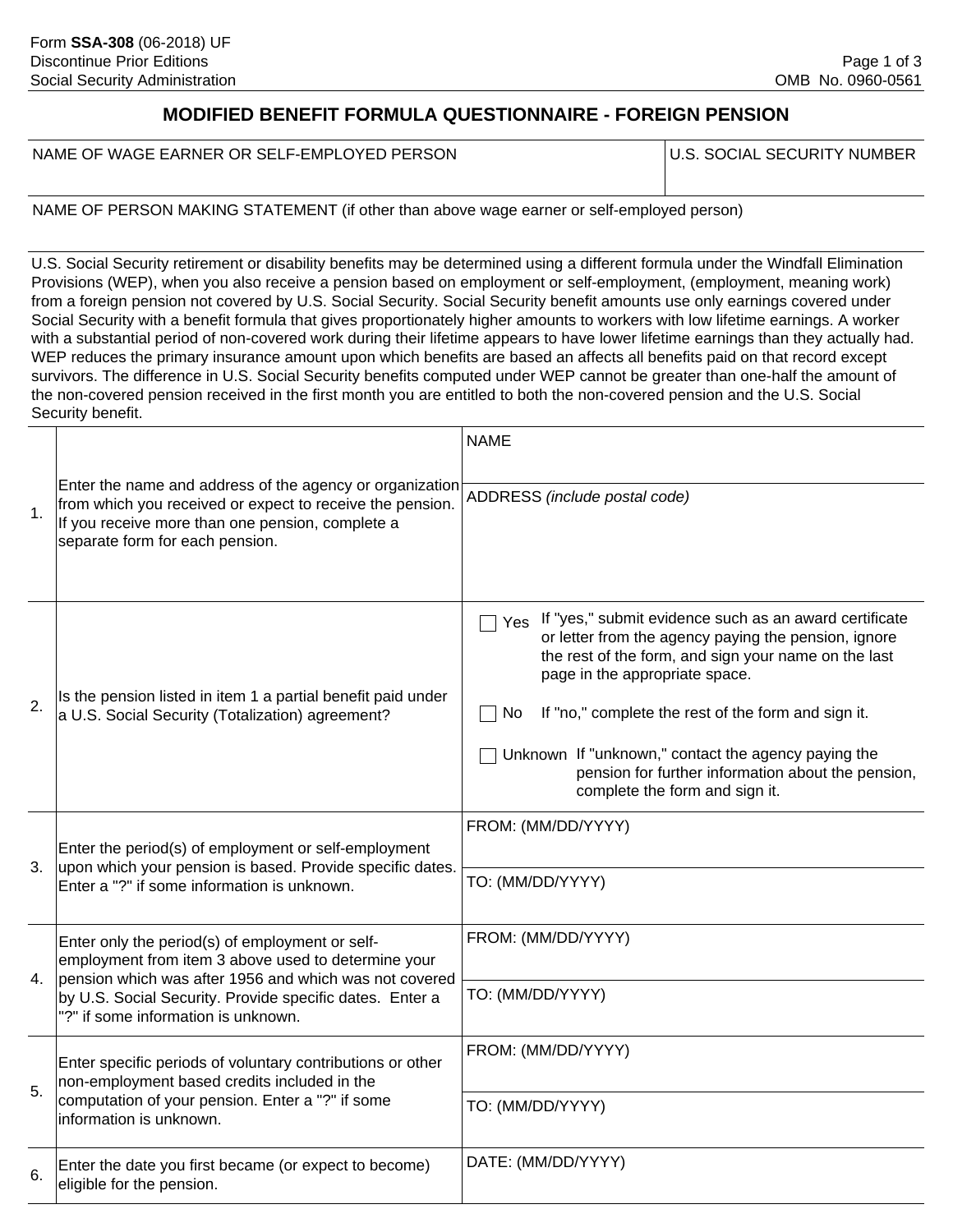|    | Enter the amount of your pension before any deductions are made to provide for a survivor annuity, health insurance, etc. (If<br>the pension is not paid in U.S. dollars, show the amount of the pension in the currency in which it is paid.) |                                                                                 |                           |  |
|----|------------------------------------------------------------------------------------------------------------------------------------------------------------------------------------------------------------------------------------------------|---------------------------------------------------------------------------------|---------------------------|--|
| 7. | a) For the month you first receive a U.S. Social Security<br>benefit.                                                                                                                                                                          | <b>AMOUNT</b>                                                                   |                           |  |
|    | <b>OR</b>                                                                                                                                                                                                                                      |                                                                                 |                           |  |
|    | $ b $ For the month you first receive the pension, if later than $ AMOUNT$<br>the month you first receive a U.S. Social Security<br>benefit                                                                                                    |                                                                                 |                           |  |
|    | If the pension is paid on other than a monthly basis,<br>indicate how often it is paid                                                                                                                                                         | Bi-Weekly<br>Weekly<br>If the amount of the pension is unknown, show "unknown." | Other                     |  |
| 8. | If you received a lump sum payment instead of a periodic pension, enter the amount of the payment and, if known, the<br>specific period of time for which the payment would be due. If unknown, show "unknown."                                |                                                                                 |                           |  |
|    | \$<br>for the period from                                                                                                                                                                                                                      | through                                                                         |                           |  |
|    | (Amount)                                                                                                                                                                                                                                       | (Month, Year)                                                                   | (Month, Year or Lifetime) |  |
|    | $D = 1$                                                                                                                                                                                                                                        |                                                                                 |                           |  |

*Remarks:*

## **IMPORTANT INFORMATION: PLEASE READ THE FOLLOWING BEFORE SIGNING THE FORM**

I agree to report promptly to the U.S. Social Security Administration if my current pension or annuity ceases because this may affect the amount of my U.S. Social Security benefit. I understand that failure to report cessation of my pension or annuity could result in a lower U.S. Social Security benefit than would otherwise be payable. I also agree to report promptly to the U.S. Social Security Administration if I become entitled to another pension or annuity from any country or foreign employer after the cessation of the pension or annuity I currently receive or expect to receive.

I declare under penalty of perjury that I have examined all the information on this form, and on any accompanying statements or forms, and it is true and correct to the best of my knowledge. I understand that anyone who knowingly gives a false or misleading statement about a material fact in this information, or causes someone else to do so, commits a crime and may be sent to prison, or may face other penalties.

#### **SIGNATURE OF PERSON MAKING STATEMENT**

| SIGNATURE (First name, Middle Initial, Last Name) (Write in ink)     | DATE: <i>(MM/DD/YYYY)</i>                                           |
|----------------------------------------------------------------------|---------------------------------------------------------------------|
| MAILING ADDRESS (Number and Street, Apt. No., P.O. Box, Rural Route) | TELEPHONE NUMBER(S) AT WHICH YOU<br>MAY BE CONTACTED DURING THE DAY |
| CITY AND STATE (or Country)                                          | ZIP CODE OR POSTAL CODE                                             |

Witnesses are required ONLY if this statement has been signed by mark (X) above. If signed by mark (X), two witnesses to the signing who know the individual must sign below, giving their full address.

| SIGNATURE OF WITNESS                                      | SIGNATURE OF WITNESS                                      |
|-----------------------------------------------------------|-----------------------------------------------------------|
| ADDRESS (Number and Street, City, State, Country, and ZIP | ADDRESS (Number and Street, City, State, Country, and ZIP |
| Code/Postal Code)                                         | Code/Postal Code)                                         |